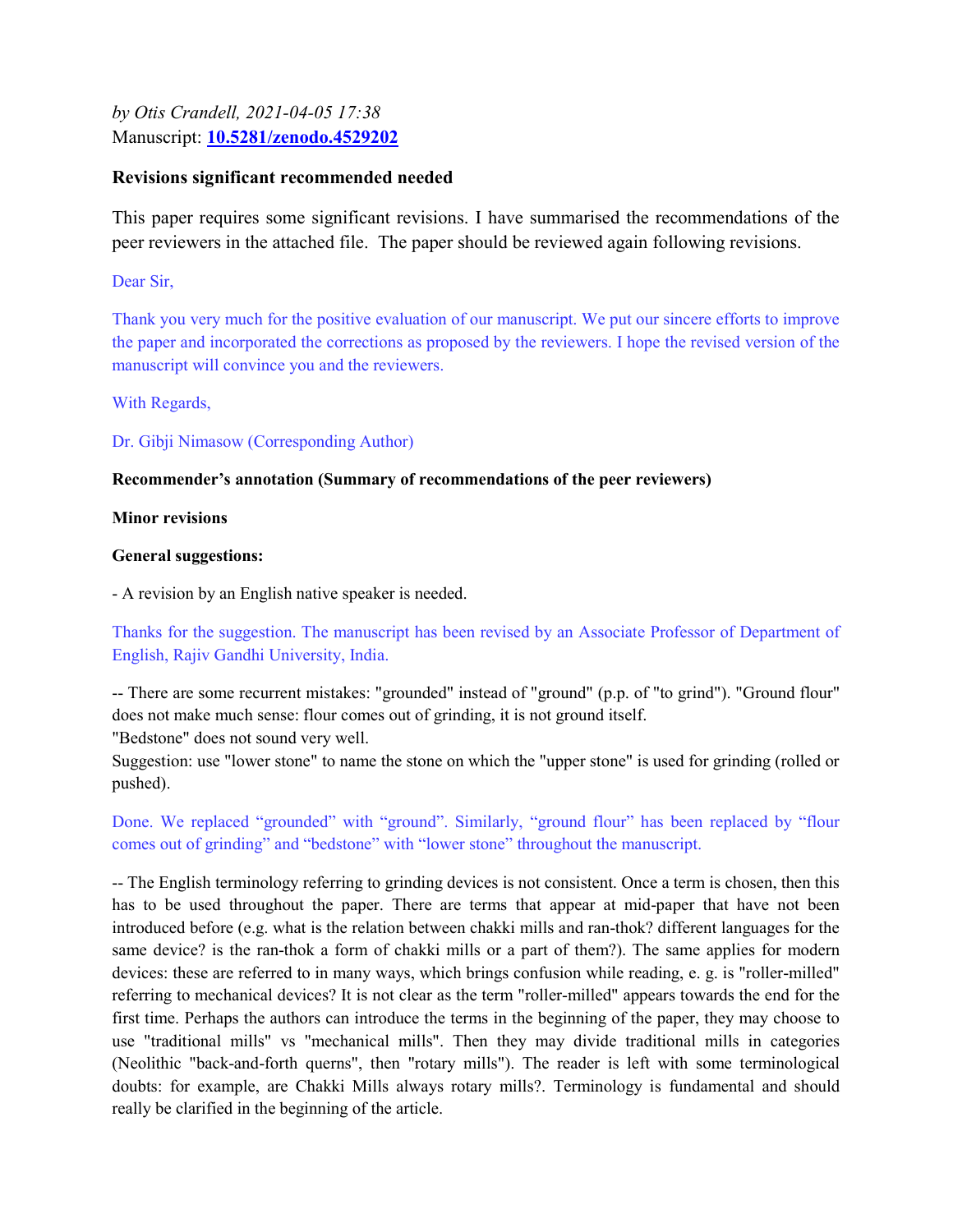Thank you for the suggestions. We have done our best to improve the English terminology referring to grinding devices by following your relevant comments. The term "grinding stone" has been defined and divided into traditional and mechanical mills. Further, the terminologies like Chakki Mills and Ran-thok and Ling-chhom has been defined in the beginning of the article.

-- The terminology is not consistent throughout the paper. Only in the end, a glossary is offered. Terms in local language should be distinguished from those in Hindi, and both should go in italics. The reader has to know before reaching the glossary what language is being used.

Done. The terms in local language and Hindi have been distinguished and made italics throughout the paper.

- The information provided in the introduction, results and discussion should be better organised and laid out in a linear way.

Thank you. We have done our best to organize the introduction, results and discussion in a linear way.

- The mentions to the ancient (pre-modern) grinding devices are not precise. The paper mainly focuses on a type of rotary device which does not appear in the Middle East and Central Asia before 1-2 century AD. Perhaps the same applies to India? This should be briefly discussed by the authors. The reference made in the paper to the Neolithic grinding devices is not clear: grinding rotary devices did not exist at that time. If the authors mention the Neolithic in order to speak about generic, pre-modern milling devices (but not specifically rotary devices), then this should be made clear.

Done. The reference made to the Neolithic grinding devices has been corrected and the introduction of rotary querns in the Middle East and Central Asia, including India has been incorporated with proper references.

- It seems that the two main points that the authors want to highlight are: the link between traditional grinding and socialising, and the quality of the flour, which is higher when traditional grinding tools are used.

Are these two aspects that have the Shertukpens maintain this traditional technology? Not clear if the authors think this.

In any case, these are two very interesting aspects that should really be highlighted with more emphasis as results of the paper.

Thank you. You have rightly pointed out the main point of the paper. Yes, the Shertukpens are maintaining this traditional technology and these two aspects have been highlighted with more emphasis in the results and discussion of the paper.

- Concerning the quality of the flour produced with traditional grinding devices, the authors say that this flour is preferred by people as it has a better taste; however, they add, flour from mechanical devices is much more consumed. This sounds like a contradiction. Perhaps the authors want to say that, despite the taste, people tend to consume more flour from mechanical devices as this is cheaper and more accessible? If this is the case, it should be explained better.

Done. The contradiction on the quality and consumption of the flour has been explained in better way.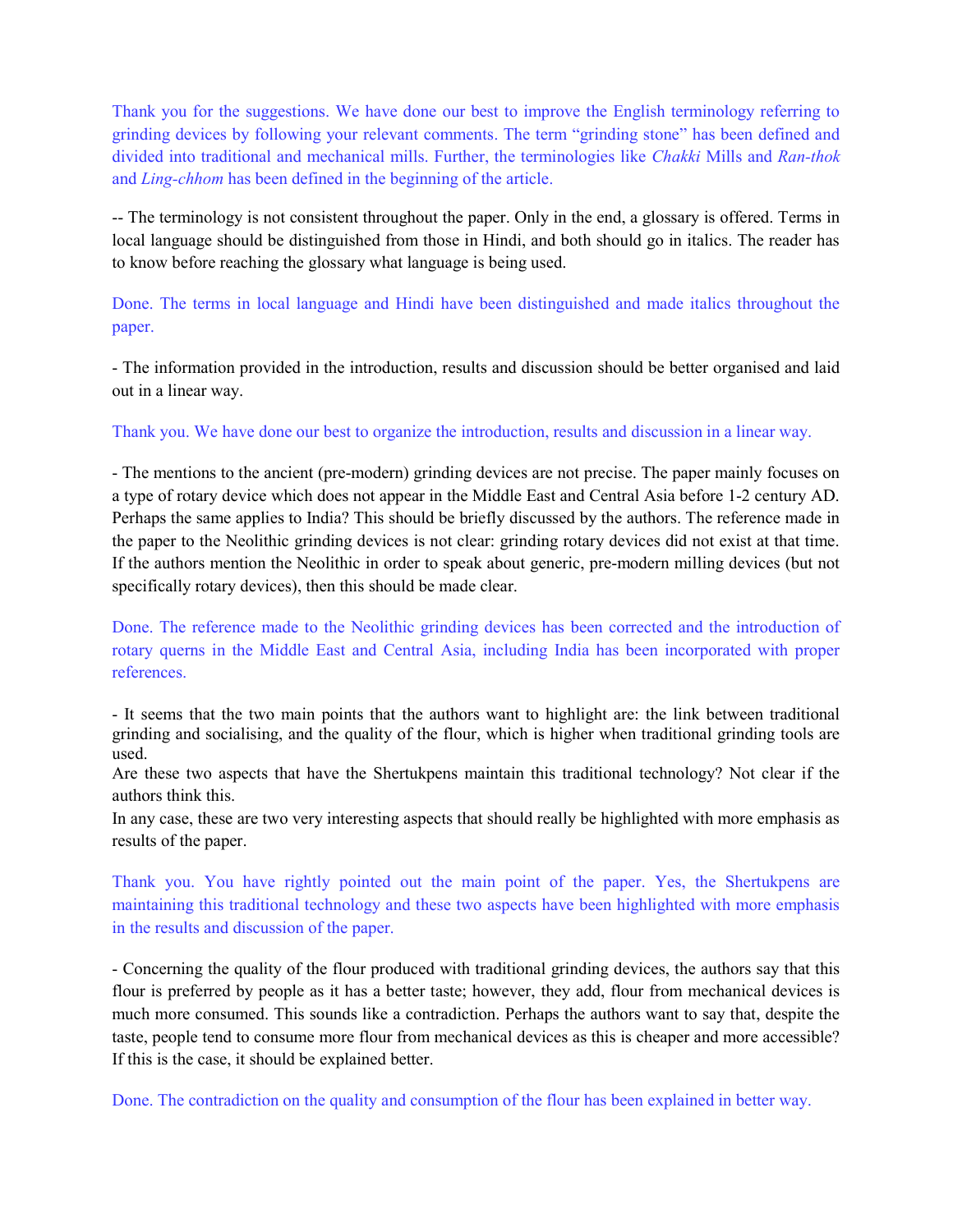#### Some specific recommended changes:

- 3rd line of introduction section: "…to human survival during the past years" suggest remove the word "years"

#### Done. Thank you.

- 6th line of introduction section: change order to "Upper Palaeolithic and Neolithic" (for chronological consistency).

#### Done. Thank you.

- 8th line of introduction section: remove "these implements are often called grinding stones".

#### Done. Thank you.

- 4th paragraph of introduction section: remove ", etc."

#### Done. Thank you.

- 7th line in results section: typo in "gething" - should be getheng

#### Done. Thank you.

- 12th line in results: "both the stones" - remove "the"

#### Done. Thank you.

- 13th line in results: remove "by the stones".

#### Done. Thank you.

- 2nd paragraph in results: last sentence starting in "Further reports …)" seems to be missing a verb.

## Done. Thank you.

- 3rd paragraph in results: "So, they (…)" change to "interviewed villagers" or similar expression to detail who "they" is referring to.

#### Done. Thank you.

- p.5 line 3: "The the wooden tool is 20cm" => one "the" should be removed.

#### Done. Thank you.

- p.6 line 3 and 4 from bottom: "which noticeably improve the flavour" & "gives it a subtle smokey flavor" => please normalize choosing between "flavor" (US) or "flavour" (UK)

Done. Thank you.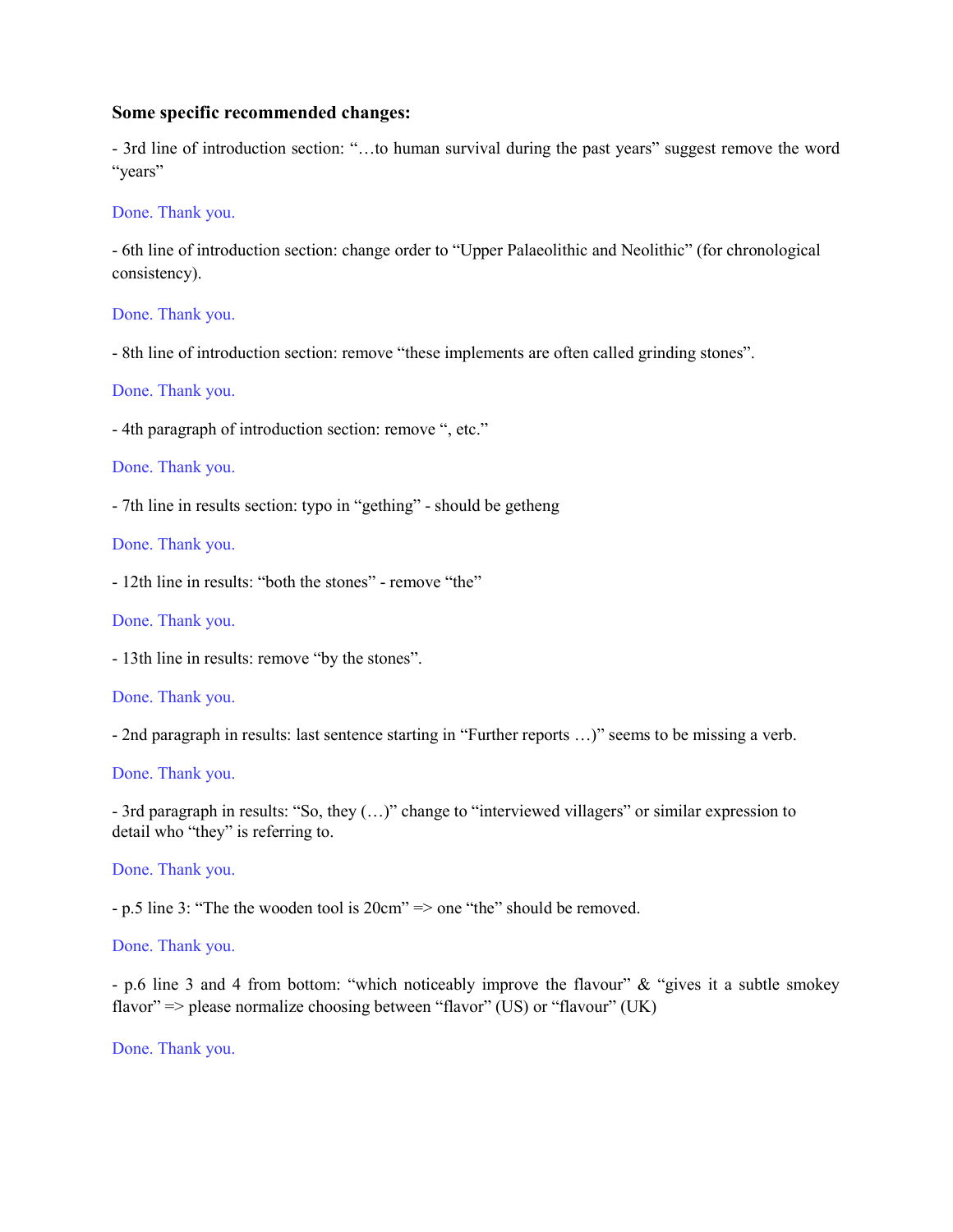## Points for specific sections:

## Abstract:

- The abstract doesn't include the method of investigation and the results of it.

True. The method of investigation and the results have been incorporated.

# Keywords

- The keywords are not accurate. Suggestion: India, Arunachal Pradesh, Shertukpen tribe, Indigenous culture, Grinding stone;

Thank you. The keywords have been rearranged as per the suggestions.

# Introduction:

- In the Introduction: "However, declining availability of raw materials such as wood and bamboo has encouraged Shertukpen artisans to adapt to their environment and become skilled experts in making stone tools." Could you please make clear if this is your observation or suggestion or if the Shertukpens explained that to you? Indeed, the direct link between the increase of stone tool production and decrease of woody raw materials is an interesting observation if this link is supported by concrete data. This may bring interesting element of discussion for the interpretation of some archaeological material in certain cases (for example concerning the bamboo hypothesis in South-East Asia, even if the contexts are different).

Now corrected. The context was expressed wrongly. We mean to say that "the availability of raw materials such as stone and wood in the surroundings has encouraged the Shertukpen artisans to become skilled experts in making stone tools".

# Results:

- The caption of the figures is too short, please explain a bit.

### Done. Thank you.

- The text inside the map is not readable.

### Done. Thank you.

- It needs a table including the places and the types of grinding tools with some more details such as size, types, materials, etc.

Thank you. A table describing the places, types of grinding tools, average size and materials used has been incorporated.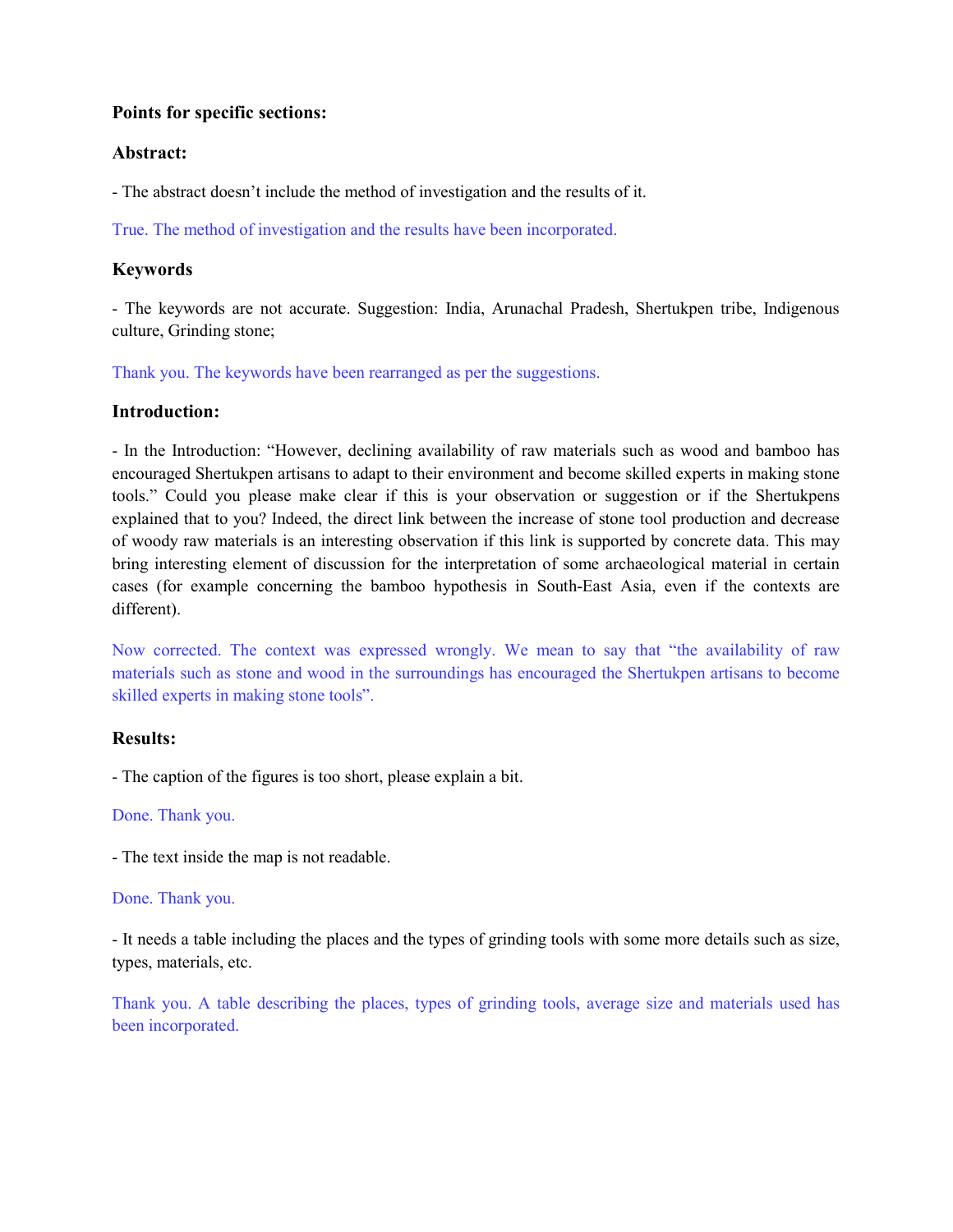# Discussion:

- Nixon-Darcus, 2014 thesis should be cited in the discussion paragraph about Ethiopia and removed from the conclusion.

### Done. Thanks.

## Major revisions

## General suggestions:

- It is difficult to classify the article into a specific research area. Is this article a documentation of "cultural heritage", a kind of ethnological study/cultural anthropological study, or a sociological study. Although the objects are studied, it is very interesting that the users are also included. However, it is not clear from the text what the goal of the study is. Especially in the abstract and in the introduction, a clear statement of the goal of the work is missing.

Now corrected. This article is a documentation of cultural heritage that has been made clear in the abstract and introduction. The statement of the goal of the work has been incorporated in the abstract and introduction.

- The literature cited often refers to archaeological work. However, the subject is about modern objects and modern people. The interviews with the people who create and use these stones are a plus. But the data basis and the systematic evaluation of these is missing. The questionnaire with the questions that were asked to the people could be attached and then the evaluation, according to which criteria the statements that occur in the text were worked out. This would make the relation between the people and these objects better understandable.

Thanks for the suggestion. The work is based on personal interviews, focus group discussions, field and participant observations. We didn't use questionnaires for the survey. However, a simple chaine operatoire was used to understand the manufacturing process of grinding stones which was missing in the earlier version has been incorporated.

- In the description of the stone objects there is a lack of a methodical approach and a data basis on which a systematic evaluation could be made. For example, a simple chaine operatoire description could be used here for the manufacture. Little information is given about the manufacturers.

Thanks. As stated above a simple chaine operatoire has been added and a separate section about the manufacturing process and the manufacturers has been incorporated with photographs.

- Separate the usage. Are the manufacturers and users the same? Is there a specific professional group that makes these stones? Or do people make these objects according to their own needs? Are they also sold or traded?

Done. The description of manufacturers has been added.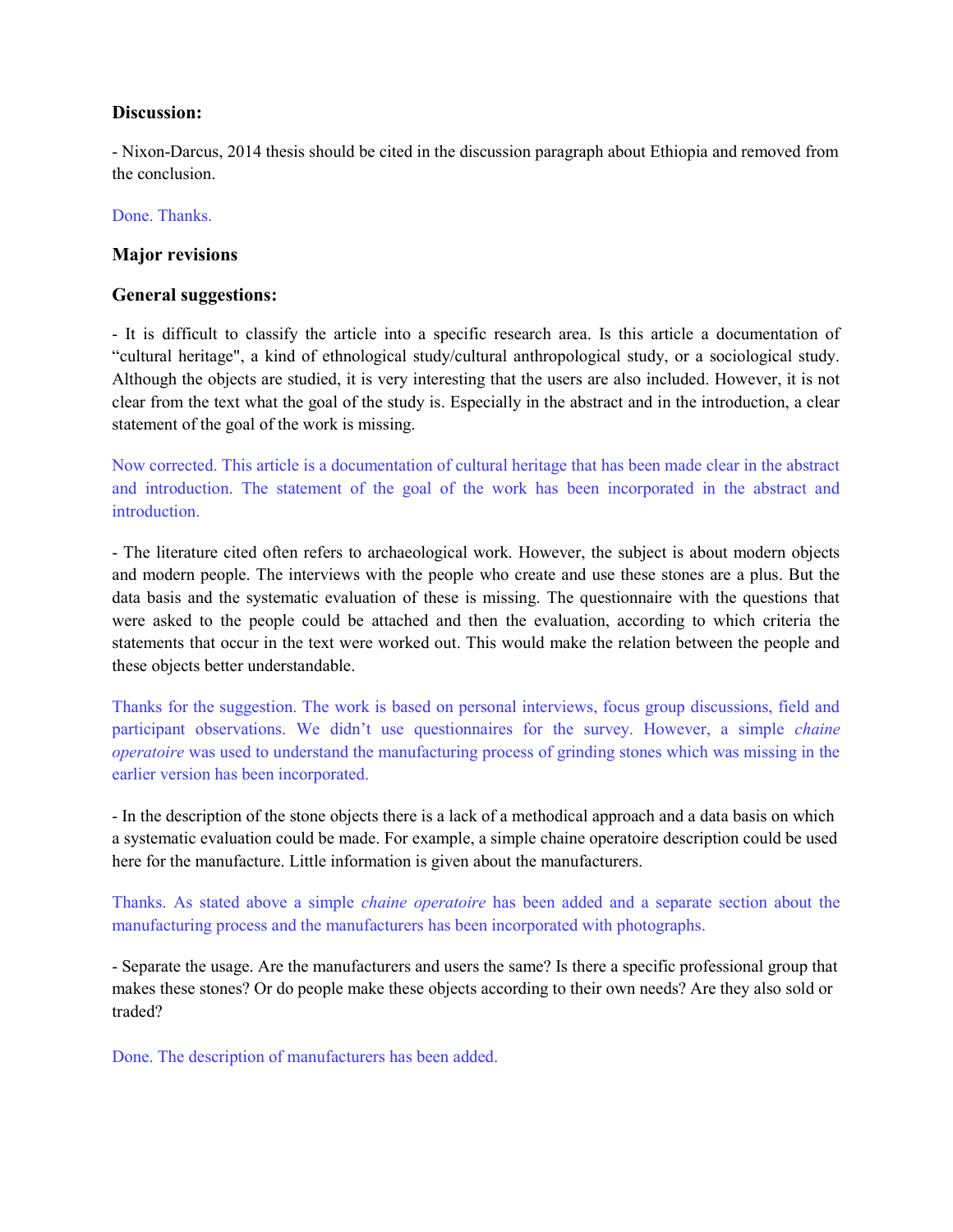- In terms of use, the description of the exact sequence of gestures that the users perform in order to use a particular object could be a good contribution.

## Thanks. Now corrected.

- Describe the manufactured product more precisely. All these steps would have to be gone through for each category of stones (once for Ran-thok and once for Ling-chhom).

## Done. We tried our best.

- Indispensable is to explain why these objects are so unique and why they are worth preserving. While this is implicit in the text, it should be made explicit. This can be done very well with comparisons from the region that could emphasize the special nature of the objects in the study.

Thank you very much for nice suggestion. We have tried best efforts to make the explanations explicit.

# Points for specific sections:

# Introduction and background:

- It seems that the authors are introducing the reader to grinding stones and nutting stones technology from Shertukpen tribes. It is easy for the reader to get lost in the section. Particularly in the first paragraph: there is a lack of connection between ideas and some sentences seem isolated in a paragraph that becomes circular and repetitive.

### Thanks for the suggestion. The sentences have been reframed for better connectivity.

- It is not clear whether the grinding stones and nutting stones technology presented in the introduction refers to a global or particular form of technology or particularly to the one developed by the tribes under study. In this sense, are the raw materials referred to in the second paragraph (beginning in "Nutting stones have...") the ones used in the study region in India or Texas (from the cited author)?

Thanks. The technology present in the introduction refers to global form of technology. However, it was not clearly mentioned in the earlier version. Hence, the sentences have been rearranged for clarity especially the paragraph referring to nutting stones.

- In the 3rd paragraph authors indicate there are 26 major tribes and proceed to name 15 of them - what is the criteria of choice? Rephrase this.

### Done. The sentence has been rephrased by including all the 26 major tribes.

- (last paragraph of intro) Authors indicate that the Shertukpens are "good at wood carving and stone sculpting". Then carry on with "However, declining availability of raw materials such as wood and bamboo has encouraged Shertukpen artisans to adapt to their environment and become skilled experts in making stone tools". - It is not clear whether stone technology is a tradition or a more recent adaptation. Overall, this paragraph is confusing.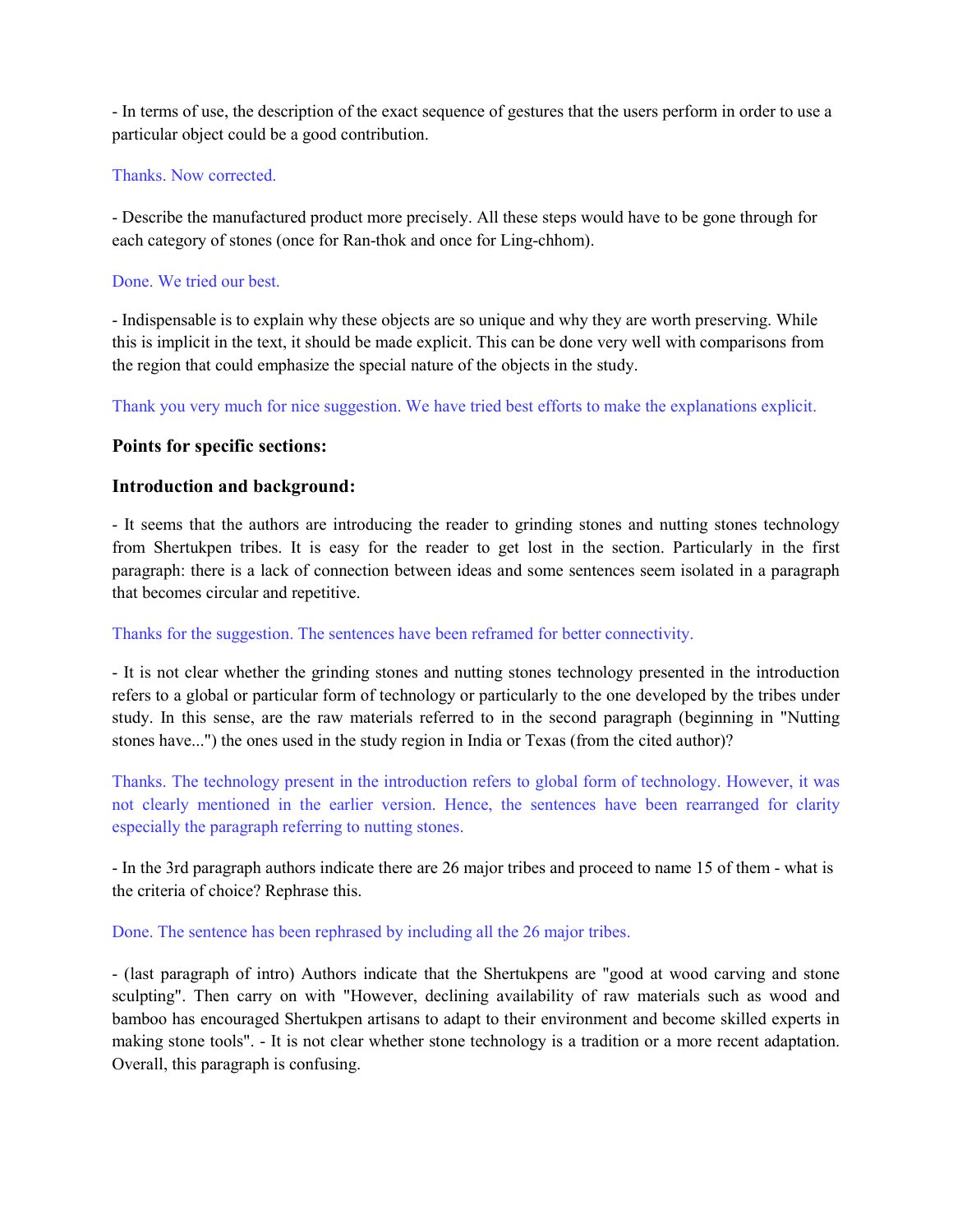Done. As stated earlier, the context was expressed wrongly. We mean to say that "the availability of raw materials such as stone and wood in the surroundings has encouraged the Shertukpen artisans to become skilled experts in making stone tools".

There is a lack of information about the area of study which should be moved to after the intro and before the methods.

Thanks. The information about the area of study has been moved to the appropriate place as suggested.

- The motivation and question are not clearly presented. The history of grinding stones and their types of tools is poor.

### Thanks. Now corrected.

## Methods:

- Authors indicate 120 households from 12 villages? Which?

Thanks. The name of 12 villages has been mentioned.

- What questions were included in the interviews? What are the details of the interview population (gender, age, occupation)?

Thanks. All the necessary information pertaining to the details of the interview population has been incorporated.

# Results:

- It would be interesting to see more details on the interviews described in the method section. Are there differences between villas in terms of raw material used; stone tool mean size; proportion of grinding tools and nutting tools.

Done. More results from the interviews have been added. A table with details of the villages, stone tool types, average size and materials used has been included.

- The type of stones is important on the quality of grounded flour and the reason that people choose them is fundamental when you want to do an investigation on the grinding stone. Also, it would be interesting if the origin places of these grinding stones were specified on the map. In addition, the types of wooden planks and the variety of them are important.

Thanks. The types of stone and wooden planks have been incorporated. However, the origin places of grinding stones could not be specified on the map as the manufacturers fail to express the exact places.

# Discussion:

- Some of the problems with the introduction are present in the discussion - discourse needs to be reorganised to have a clear thread and to answer questions that are only implicit throughout the text.

Done. The discussion has been reorganized in more meaningful way.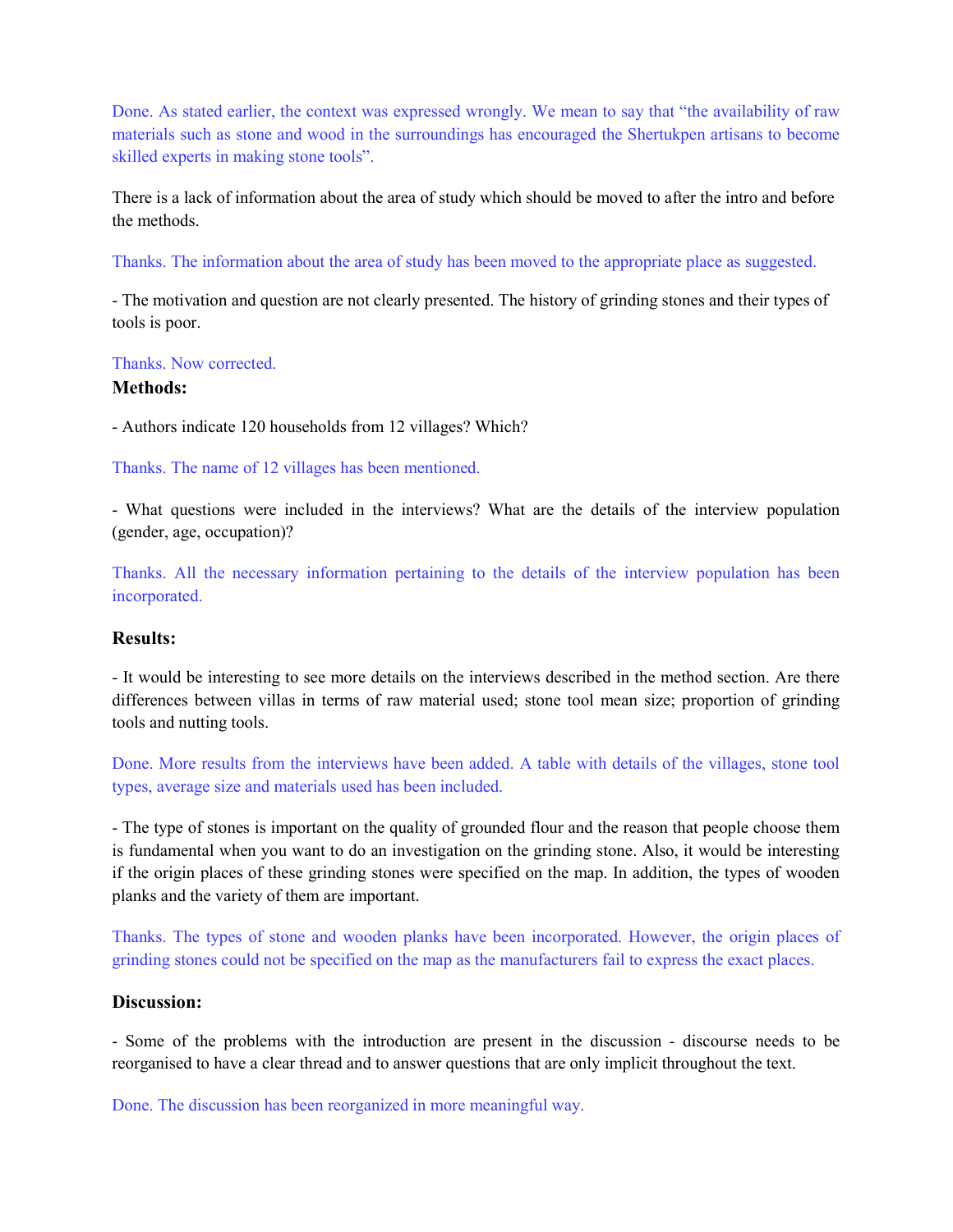- Suggest moving the first paragraph of the discussion to the introduction of the article.

### Done. Thank you.

- Not clear what "take care" means in this sentence. Rewrite the second paragraph. It is confusing.

### Done. Now corrected.

- Discussion focuses on women interaction during grinding activities. Some questions arise that could be answered in the results section such as: is this an activity performed only by women? What is the labour division - e.g. one group produces the tools, another group uses them?

### Done. The related information has been added in the results section.

- Are there differences or similarities between the households interviewed? If this is a first approach to the region technology from an ethnographic and anthropological point of view then it should be referred to in the introduction.

Thanks. Now corrected. Yes, it is a first approach to the region technology from an ethnographic and anthropological point of view. The same has been referred to in the introduction part.

- The discussion needs to be revised. It focuses mainly on social interactions but it needs to discuss the manufacturing of grinding stones and traditional methods as well as the reasons for the utilization of grinding stones until now in some regions. Also, the types of stone should be considered and the accessibility of the stone from the mountain must be investigated because is effective in the usage of them.

Thank you. The discussion has been revised. The manufacturing process, usage and types of stones has been incorporated in the revised version.

# Conclusions:

- In this section, avoid having references or new information not mentioned prior in the article.

### Thanks. We tried our best.

- The conclusion focuses too much on modern mechanical technology. What are the conclusions drawn from the analysis on stone technology?

### Done. Now added.

- The first sentence seems to be a cited conclusion from other authors and for this reason, it be moved to the discussion sections.

### Thank you. Moved to the discussion section.

- The authors conclude the technology is "environmentally friendly". Explore this idea more in the discussion and elaborate more on this sentence.